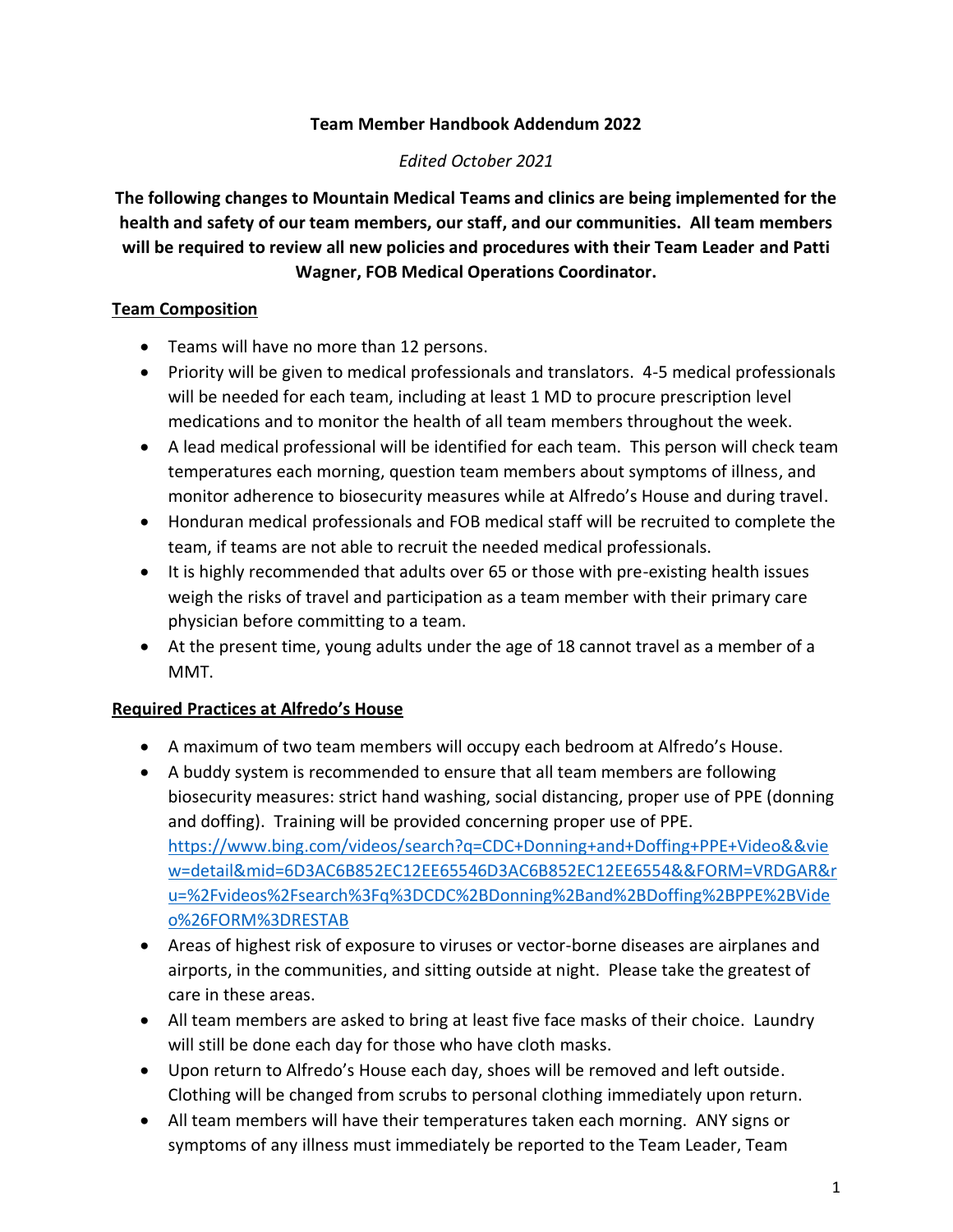Physician, Honduran Physician, and Assistant Country Director. UNDER NO CIRCUMSTANCES will someone who is ill or who is deemed to have suspect symptoms by the Team Physician or Honduran Physician be allowed to go out on a clinic day. He/she will be required to remain in his/her room at Alfredo's House. Food and liquids will be provided, and he/she will be monitored by the FOB medical staff at the Barnabas House. If emergent care is needed, the team member will be transported to Hospital Cemesa in San Pedro Sula for treatment.

• We ask that you wear a mask outside of Alfredo's House, as our entire Honduran staff wear one at all times. This is as a measure of respect for the culture's mandates. Within Alfredo's House you may take your mask off, unless more than just the cooks are present in the common area.

### **Clinic Changes**

- All communities will be contacted the week previous to a team visit to inquire about the presence of COVID cases in the community. Community leaders will be in constant assessment of their community members. Any cases will be reported to our Community Health nurses. If cases are reported, the team will be assigned to visit an alternate community. Contact will be made again the evening prior to the scheduled team visit to a community for a final assessment.
- Team members are asked to refrain from interaction with patients who may be at the Barnabas House or at the orphanage behind Alfredo's House. While out in clinics, team members are asked to refrain from close contact not related to clinic activity (i.e blowing bubbles, hugging children, playing with children).
- An EMR will be used in each clinic area. iPads will be assigned to those team members who will need to document their activities. Members of the Honduran staff will be documenting in the EMR in all the support stations (Intake, Vits and Deworming, Eyes, Dental, Measuring). The iPads will be distributed each morning and collected before leaving each community to ensure their safety. They will be charged at lunchtime and each night in preparation for the next day.
- Each patient will have a small patient sheet with their full name and clinic areas where they need to be seen that day will be circled. Each area should be scratched through once that patient has been seen that area. The final clinic area a patient is to see will be indicated with a red dot.
- Stations:
	- $\circ$  Intake-manned will be by two Honduran nurses. More extensive triage will be done. Patients will be sent to well or sick clinic. Patients with COVID-19 like symptoms will be sent to the local COVID-19 triage clinic, local Centro de Salud or hospital. They will not enter our clinic.
	- o Measuring-Tape measures will have to be sprayed with ammonia spray between each patient use. Full PPE must be worn by anyone holding a child. Measuring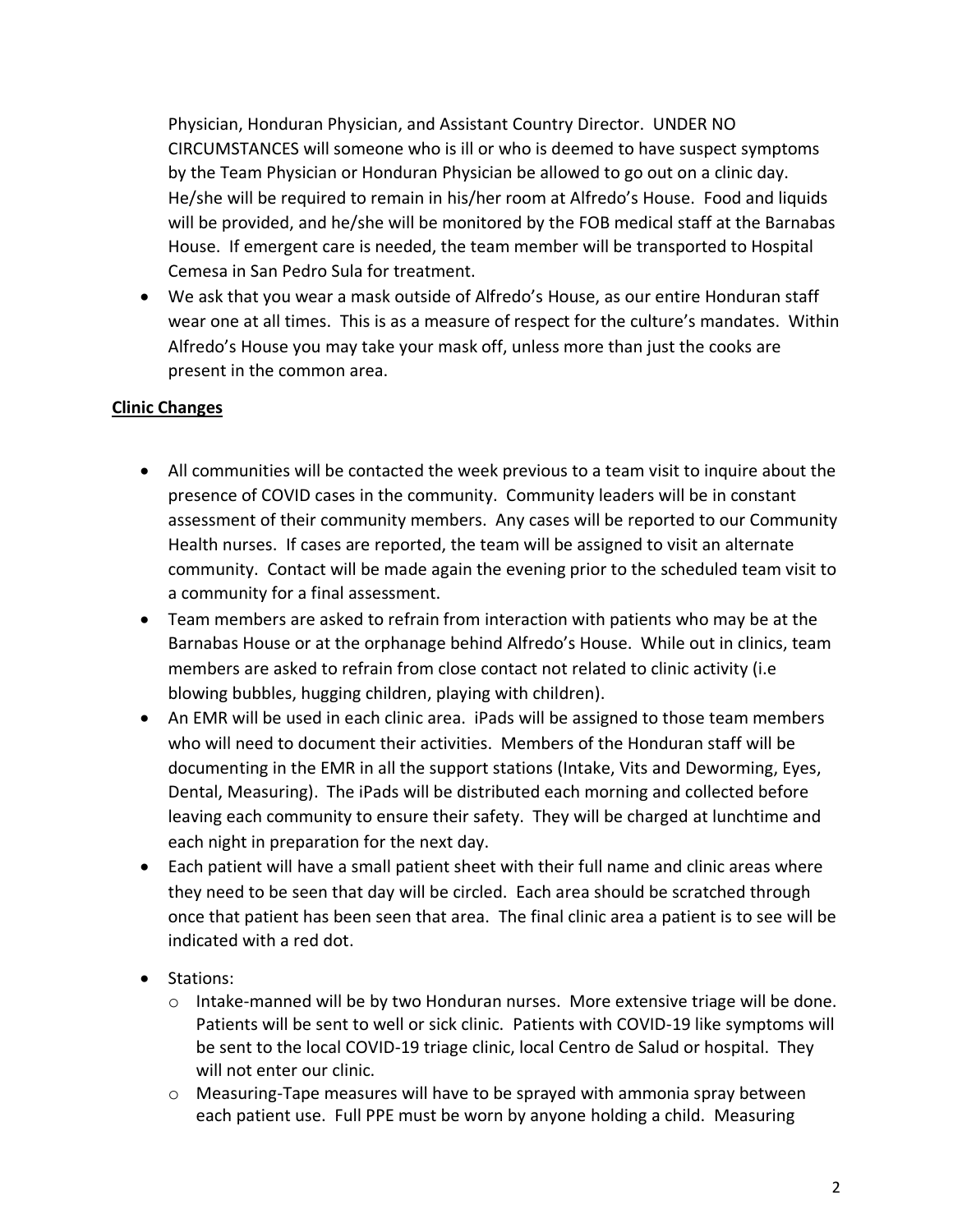station is also asked to take blood pressure readings on all patients over 30 years old.

- $\circ$  Vitamins and Deworming-please wear a mask, shield and gloves if administering deworming medications. Measuring, Deworming and Vitamins will be together at one station.
- $\circ$  Adult eye-we will only be using the Snellen chart temporarily to decrease close contact exposure situations. Readers and sunglasses will be dispensed. This will be run by a Honduran staff member only.
- o Pediatric eye-Will be run by a Honduran staff member only.
- $\circ$  Dental-Last clinic area a patient should visit. Full PPE is worn at all times. Fluoride treatments will be done by the dentist as time allows in the Dental Clinic area. Dental will see patients 8 years old and older only.
- $\circ$  Pharmacy-will need one person designated as a runner between well clinic and pharmacy.
- o Medical-
	- Well clinic-manned by RNs. Mostly education oriented. Will have pre-filled bag of standard medications, then OTC medications on hand to give as the family needs, or age determines. Simple assessments will be done on each child. Mask and face shield are required. Use gown and gloves as needed, but are highly recommended.
	- Sick clinic-patients will be sent here as determined by the intake nurses. Manned by advanced practitioners and very experienced RNs either in ER or ICU nursing. Mask and face shield are required. Use of gown and gloves as needed, but highly recommended.
	- Each provider will have their own iPad to use for documentation.
- PPE will be worn by all team members. Specifics of what to wear will be determined by the clinic area that the team member is serving in.
- All stations need to be wiped down between patients with ammonia or disinfection spray.

### **General Travel Information**

- All teams will travel Saturday to Sunday.
- Customs now requires a special permit for teams to hand carry medication and supplies. The Honduran Department of Finance is also now taxing most items brought into the country. FOB will obtain all necessary permits prior to your travel dates. Team members may not add ANY items to the duffle bags or bring any medications that are not for their personal use. Doing so could jeopardize our approved medications from clearing customs or result in items being seized at customs.

*\*Detailed information about flying, quarantines, etc., is according to recent travelers into and out of Honduras (as of August 11, 2021). The following information is subject to change.\** 

### **Airlines and Covid–19 Travel to Honduras**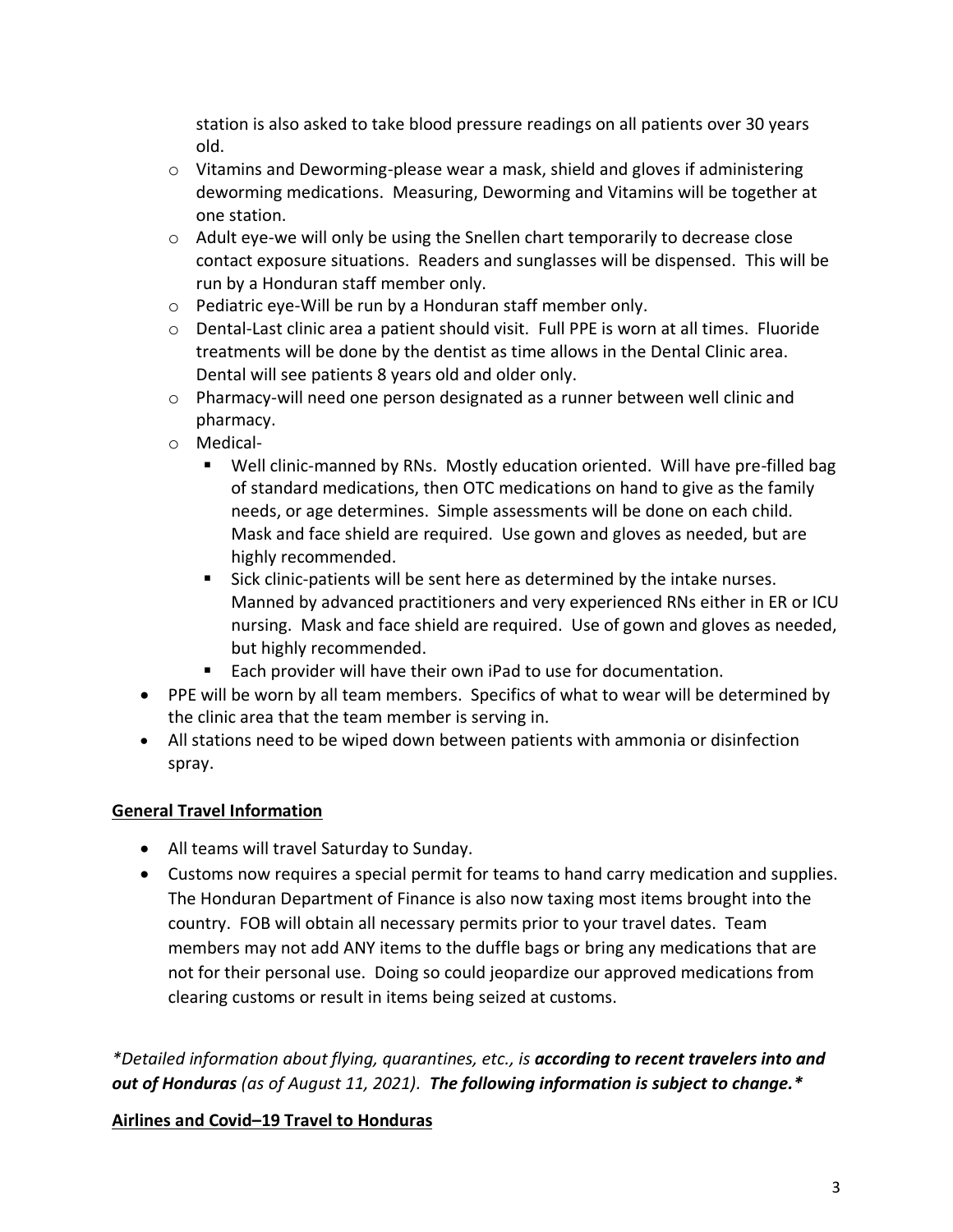- At this time, it is suggested by airlines to arrive 3 hours early for international flights.
- Masks are mandatory on planes and in most airports.
- When checking in for your flight at the international desks, you will need to show:
	- o Your passport with at least 6 months validity
	- o Original COVID-19 vaccination card
	- o Honduran Immigration Precheck print out. *The precheck cannot be done until two days prior to departure.*
		- Go to: <https://prechequeo.inm.gob.hn/Login>
		- Click on the English tab on the top right of the page to translate to English

| *****<br><b>INSTITUTO NACIONAL</b><br><b>DE MIGRACION</b>                                                                    | English ~ |
|------------------------------------------------------------------------------------------------------------------------------|-----------|
| 18.9883<br>INSTITUTO NACIONAL<br>DE MIGRACIÓN<br>CONTRNO DE LA<br><b>ELPÓSLICA DE HONOURAS</b>                               |           |
| Before performing your pre-check you must<br>first Sign up now, if you already have an<br>account, please log in to continue |           |
| <b>Welcome Back</b><br>Sign in to continue                                                                                   |           |
| Email                                                                                                                        |           |
| Password<br>Enter password                                                                                                   |           |
| Log In                                                                                                                       |           |
| <b>&amp;</b> Forgot your password?<br>Steps to carry out immigration pre-check                                               |           |

- Click on the Sign up now link to create an account.
- Enter your email, name, and create a password.
- Check your email to activate your account, then return to the pre-check website.
- Click on the English Tab and complete steps 1 & 2

| Sistema Integral de Control Migratorio<br><b>INSTITUTO NACIONAL</b><br>DE MIGRACION |                        |                                | <b>English</b>                                                                                                                                                                                                                                                                                                                                                                                                                                                                                                                                                                                  |  |  |
|-------------------------------------------------------------------------------------|------------------------|--------------------------------|-------------------------------------------------------------------------------------------------------------------------------------------------------------------------------------------------------------------------------------------------------------------------------------------------------------------------------------------------------------------------------------------------------------------------------------------------------------------------------------------------------------------------------------------------------------------------------------------------|--|--|
| <del>n</del> Home                                                                   | + Create a pre-checkin |                                |                                                                                                                                                                                                                                                                                                                                                                                                                                                                                                                                                                                                 |  |  |
|                                                                                     |                        |                                | Instructions: To carry out your complete immigration pre-check you must follow these two steps:                                                                                                                                                                                                                                                                                                                                                                                                                                                                                                 |  |  |
|                                                                                     |                        |                                | Step 1: Fill out your immigration pre-check form by clicking on the New Pre-check menu.                                                                                                                                                                                                                                                                                                                                                                                                                                                                                                         |  |  |
|                                                                                     |                        |                                | Step 2: Fill out the Epidemiological Health Surveillance Form by clicking here<br>Remember that both forms are required.                                                                                                                                                                                                                                                                                                                                                                                                                                                                        |  |  |
| <b>Current pre-checks</b><br>$\checkmark$                                           |                        | <b>E</b> Historical pre-checks |                                                                                                                                                                                                                                                                                                                                                                                                                                                                                                                                                                                                 |  |  |
|                                                                                     | $\geq$ Exit : 0        | $\leq$ Entry : 0               | $\geq$ Exit: 0                                                                                                                                                                                                                                                                                                                                                                                                                                                                                                                                                                                  |  |  |
| $\pm$ Entry : 0                                                                     |                        |                                |                                                                                                                                                                                                                                                                                                                                                                                                                                                                                                                                                                                                 |  |  |
|                                                                                     |                        |                                |                                                                                                                                                                                                                                                                                                                                                                                                                                                                                                                                                                                                 |  |  |
|                                                                                     |                        |                                | 4 Welcome to the digital platform of the National Institute of Migration of Honduras. Using our system you will be able to streamline your immigration process when you visit the authorized ports of entry<br>and exit of the country. Please read the instructions carefully and complete the forms with truthful information.Also remember that the data provided in this platform does not represent the authorization of<br>entry and / or exit from the country, the entry or exit of the country is subject to the immigration interview carried out in the border ports of the country. |  |  |

■ Step 1: Fill out your flight and personal information. Here's an example: